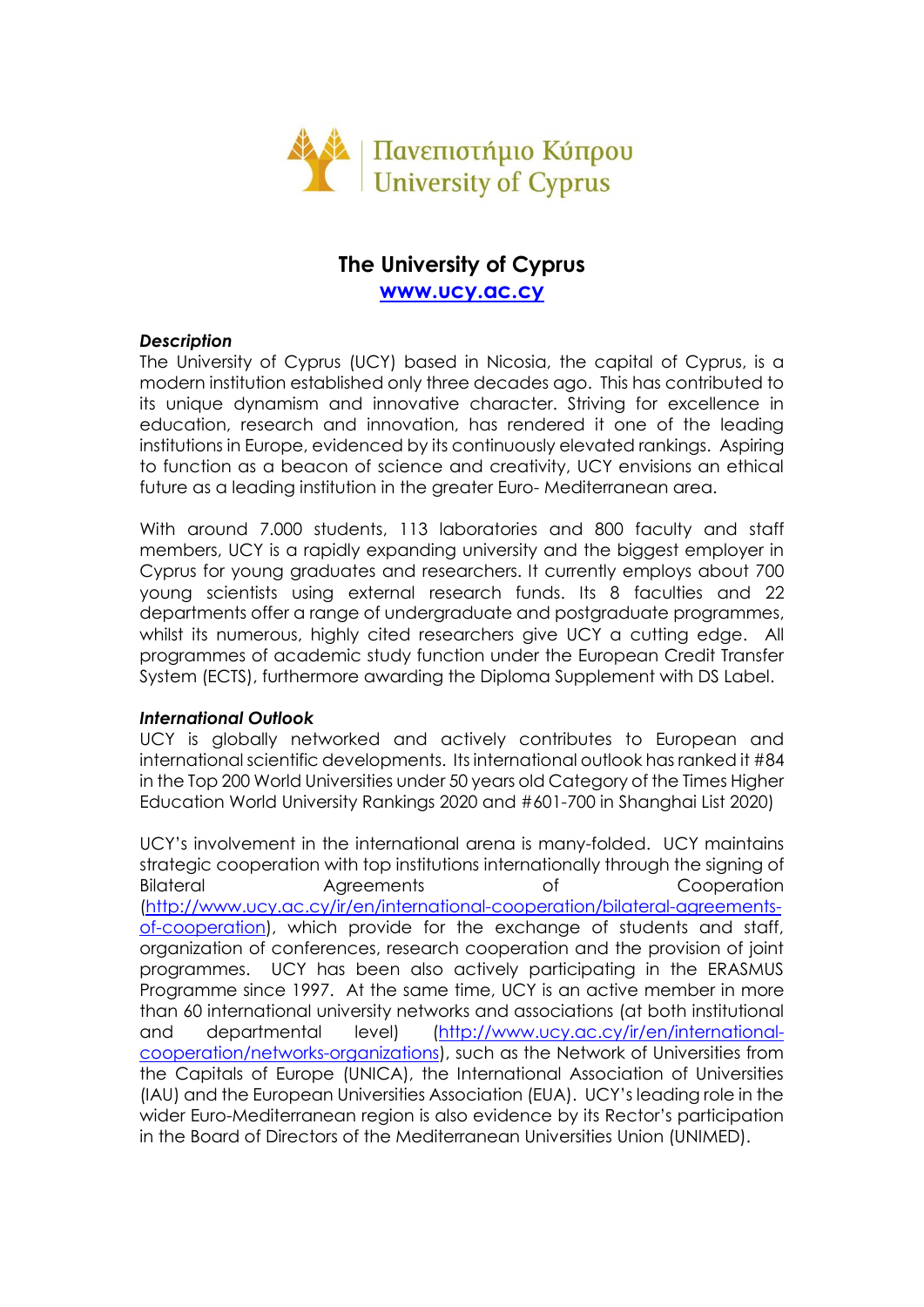One of UCY's most recent achievements is its participation in the university alliance YUFE (Young Universities for the Future of Europe) [\(https://www.youtube.com/watch?v=U8VmnGhYM0E&feature=youtu.be\)](https://www.youtube.com/watch?v=U8VmnGhYM0E&feature=youtu.be) with 9 other European universities. YUFE is one of the 17 alliances of European universities selected by the European Commission to develop and implement the first models for a European University. YUFE is a major strategic partnership established between ten young research-intensive universities from as many European countries, joining forces with four associated partners that have core competencies in employability and inclusiveness. The YUFE alliance aims at bringing a radical change in European higher education by establishing itself as the leading model of a young, student-centred, non-elitist, open and inclusive European University. A unique ecosystem linking universities to communities, YUFE will be based on cooperation between higher education institutions, the public and private sector, and citizens across Europe.

#### **Research**

UCY is considered the leading university and the most active research institution in Cyprus. UCY implemented a large number of research projects funded by the European Commission, the national Research and Innovation Foundation and several public and private research organizations. In 2019, research funding from external sources reached €22 million. UCY is currently participating in 306 projects. 125 are EU-funded projects under Horizon 2020, Erasmus+, Justice, Life, Cost Action, and Interreg.

Within Horizon 2020, UCY ranks 1st in Cyprus with 116 research projects and with a total funding of over €58 million from January 2014, the start date of H2020 program until June 2020. UCY ranked 142nd in securing funding among the nearly 36,000 organizations participating in the Program and 107th among all the academic institutions involved. This is an honorable distinction for UCY since it surpasses, in absolute numbers, other famous and much larger universities of Europe. In general, UCY excelled in all pillars of H2020. Since 2017, UCY secured 3 Teaming in Excellence projects (for the development of independent research centres aiming at becoming Centres of Research Excellence, two of these three grants are worth  $\epsilon$ 15 million each).

UCY ranked 1st in securing funding in the pillar "Spreading Excellence" from all organizations from the 27 WIDENING countries. Under this pillar, UCY secured 19 research projects with total funding of €28.3 million (3 Teaming Phase 2 - €23million, 7 Teaming Phase 1 - €1million, 1 Era Chair - €2.5million, 3 Twinning - €1.1 million and 5 Widening Fellowships - €765.706).

Since the establishment of European Research Council (ERC) in 2007, UCY managed to win 16 ERC projects. More specifically, it was awarded 5 Starting Grants, 3 Consolidator Grants, 2 Advanced Grants and 6 Proof of Concept Grants. These numbers are very impressive due to the fact that ERC funds only top researchers in Europe with excellence as the sole criterion for selection, helping them pursue great ideas at frontiers of knowledge.

Currently, UCY implements 22 Marie Sklodowska-Curie projects. Apart from Individual Fellowships, it participates in ITN and RISE Actions. UCY has successfully implemented 57 Marie Skłodowska-Curie projects.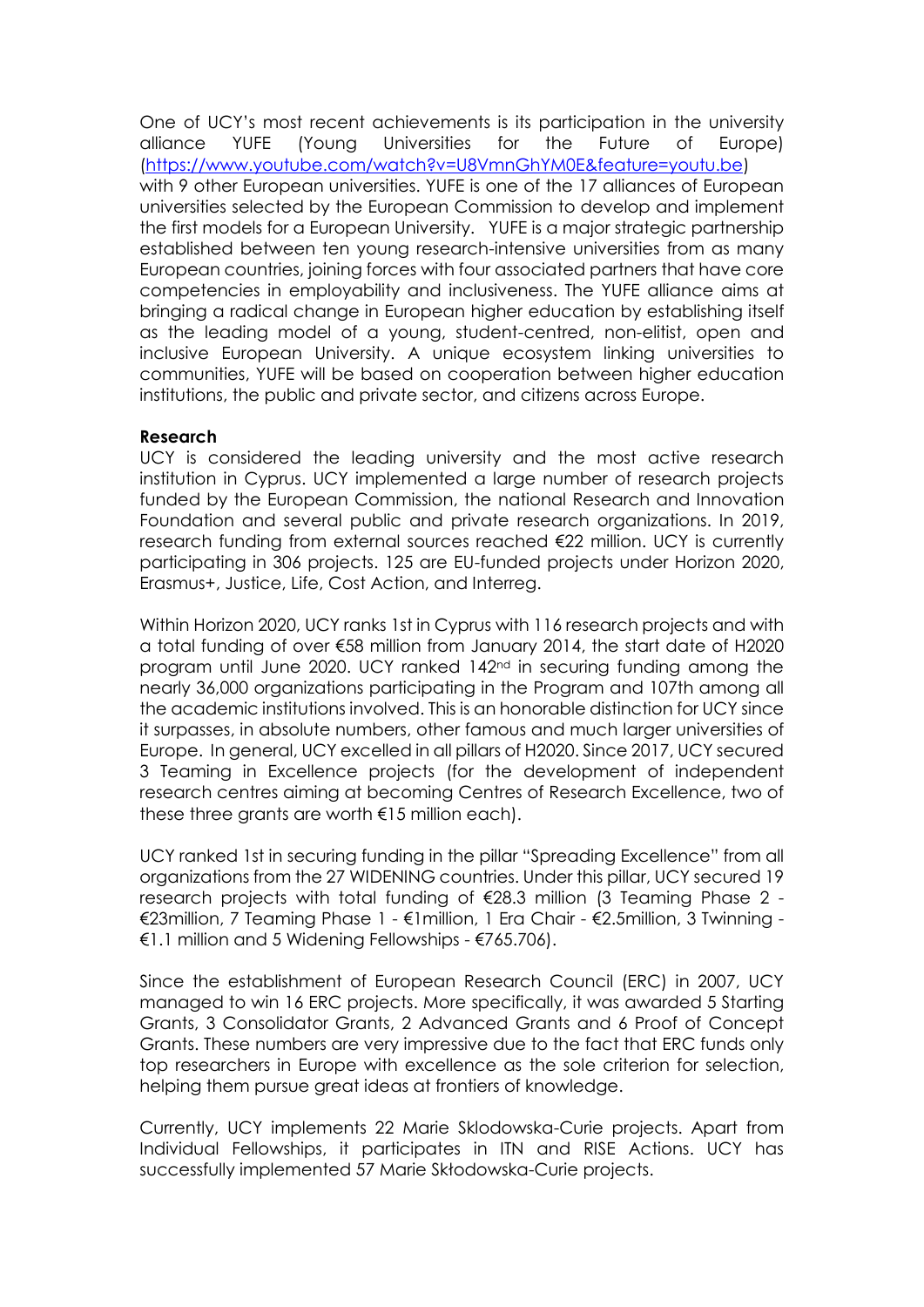A considerable share of the University's external funding comes from the Cyprus Research and Innovation Foundation (RIF), where UCY was awarded a significant number of research projects, under the "RESTART 2016-2020 Programme for Research, Technological Development and Innovation". From the beginning of 2017 until June 2020, UCY secured over 163 research projects with total funding of over €27 million. These funded projects include New Research Infrastructure Units, large scale Integrated Projects with big consortia, cutting-edge Research Excellence projects and Post-Doctoral Fellowships.

UCY is one of the eight young universities within "The Young Universities for the Future of Europe (YUFE)". YUFE's mission is to create one of the very first 'European Universities' that will bring a radical change in European Higher Education by establishing itself as the leading model of a young, student centred, non-elitist, open and inclusive European University. A unique ecosystem linking universities to communities, YUFE will be based on cooperation between higher education institutions, the public and private sector and citizens across Europe.

UCY established the Centre for Entrepreneurship in 2015. The Centre's main goal is to educate, support, mentor and help students and new researchers to network and to become effective entrepreneurs.

Ιt is worth mentioning that UCY has endorsed the Charter and Code (C&C) for researchers in 2010 and has implemented the HRS4R project for the development of a Human Resources Strategy for Researchers. The implementation of the Charter & Code principles by research institutions render them more attractive to researchers looking for a new employer or for a host for their research project. The European Commission recognizes with the 'HR Excellence in Research Award' the institutions which make progress in aligning their human resources policies to the 40 principles of the C & C, based on a customized action plan/HR strategy.

# *UCY Research Centres/Units*

- Archaeological Research Unit
- Center of Modern Greek Studies
- KIOS Research and Innovation Center of Excellence
- FOSS Research Centre for Sustainable Energy
- Nireas International Water Research Center
- **EMPHASIS Research Centre**
- Center for Applied Neuroscience
- Center for Field Studies (UCFS)
- Research Centre for Gender Studies
- Molecular Medicine Research Center- CY-Biobank
- Oceanography Centre
- Economics Research Centre
- Center for Banking and Financial Research
- The Cyprus Neuroscience Research Unit (CNRU)

## *Faculties and Departments*

[\(http://ucy.ac.cy/en/about/administration/faculties-and-departments\)](http://ucy.ac.cy/en/about/administration/faculties-and-departments)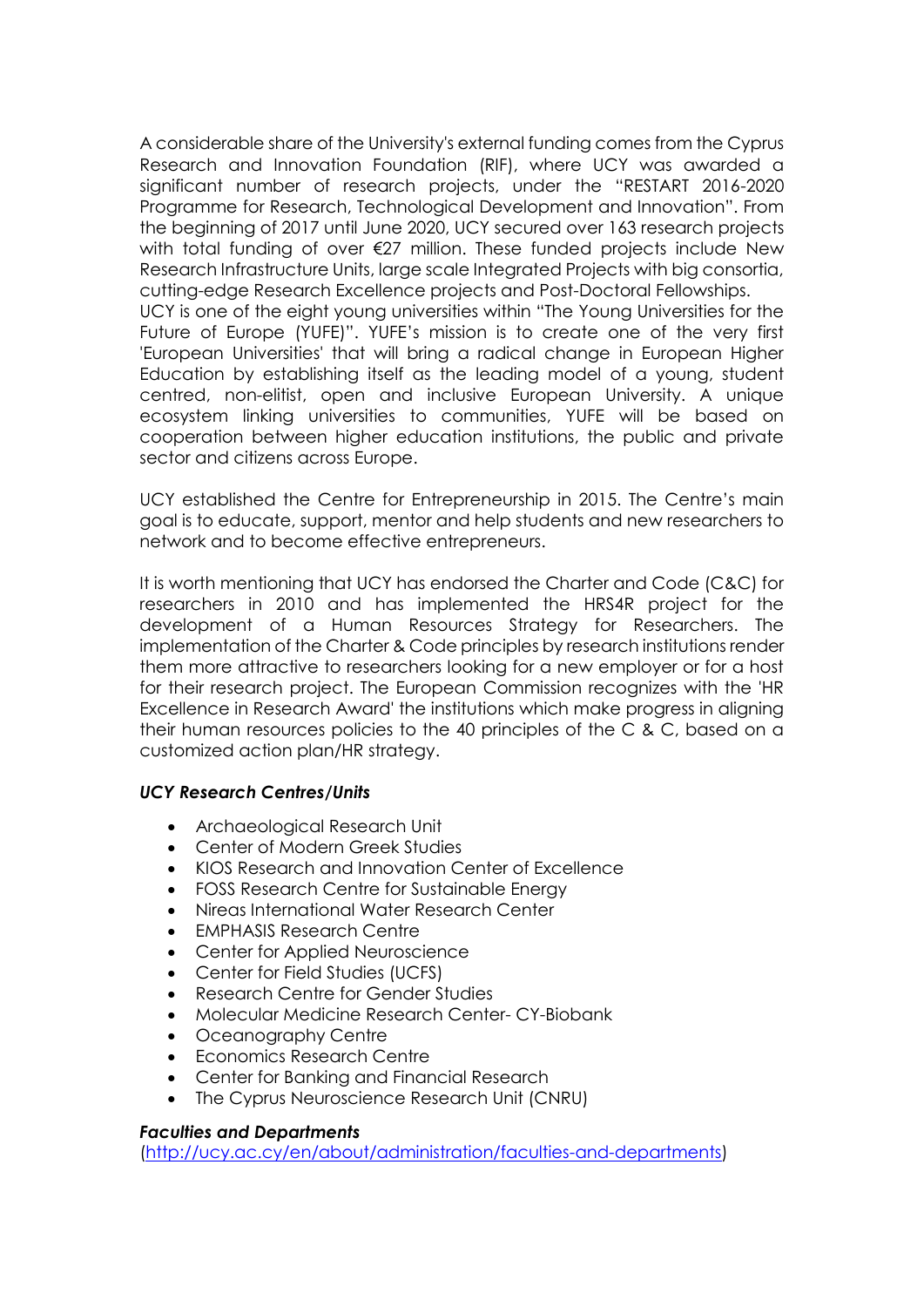## FACULTY OF HUMANITIES Department of English Studies Department of French and European Studies Department of Turkish and Middle Eastern Studies

## MEDICAL SCHOOL

#### FACULTY OF PURE AND APPLIED SCIENCES Department of Biological Sciences

Department of Mathematics and Statistics Department of Computer Science Department of Physics Department of Chemistry

## FACULTY OF SOCIAL SCIENCES AND EDUCATION

Department of Education Department of Social and Political Sciences Department of Law Department of Psychology

## GRADUATE SCHOOL

## FACULTY OF ECONOMICS AND MANAGEMENT

Department of Business and Public Administration Department of Accounting and Finance Department of Economics

## FACULTY OF ENGINEERING

Department of Architecture Department of Electrical and Computer Engineering Department of Mechanical and Manufacturing Engineering Department of Civil and Environmental Engineering

## FACULTY OF LETTERS

Department of Byzantine and Modern Greek Studies Department of History and Archaeology Department of Classics and Philosophy

# *UCY and International Rankings 2020*

[\(http://ucyweb.ucy.ac.cy/GoverningBodies/en/performance/rankings\)](http://ucyweb.ucy.ac.cy/GoverningBodies/en/performance/rankings)

- Ranked #601-700 by the Shanghai List
- Ranked #501-600 by the Times Higher Education World University Rankings Ranked #84 in the Top 200 World Universities under 50 years old Category (Times Higher Education World University Rankings)
- Ranked #195 in the Top European Universities Category (Times Higher Education World University Rankings)
- Ranked #477 by the QS World University Rankings
- Ranked #101-150 by the QS World University Rankings by Subject in the field of Archaeology
- Ranked #201-250 by the QS World University Rankings by Subject in the field of Education